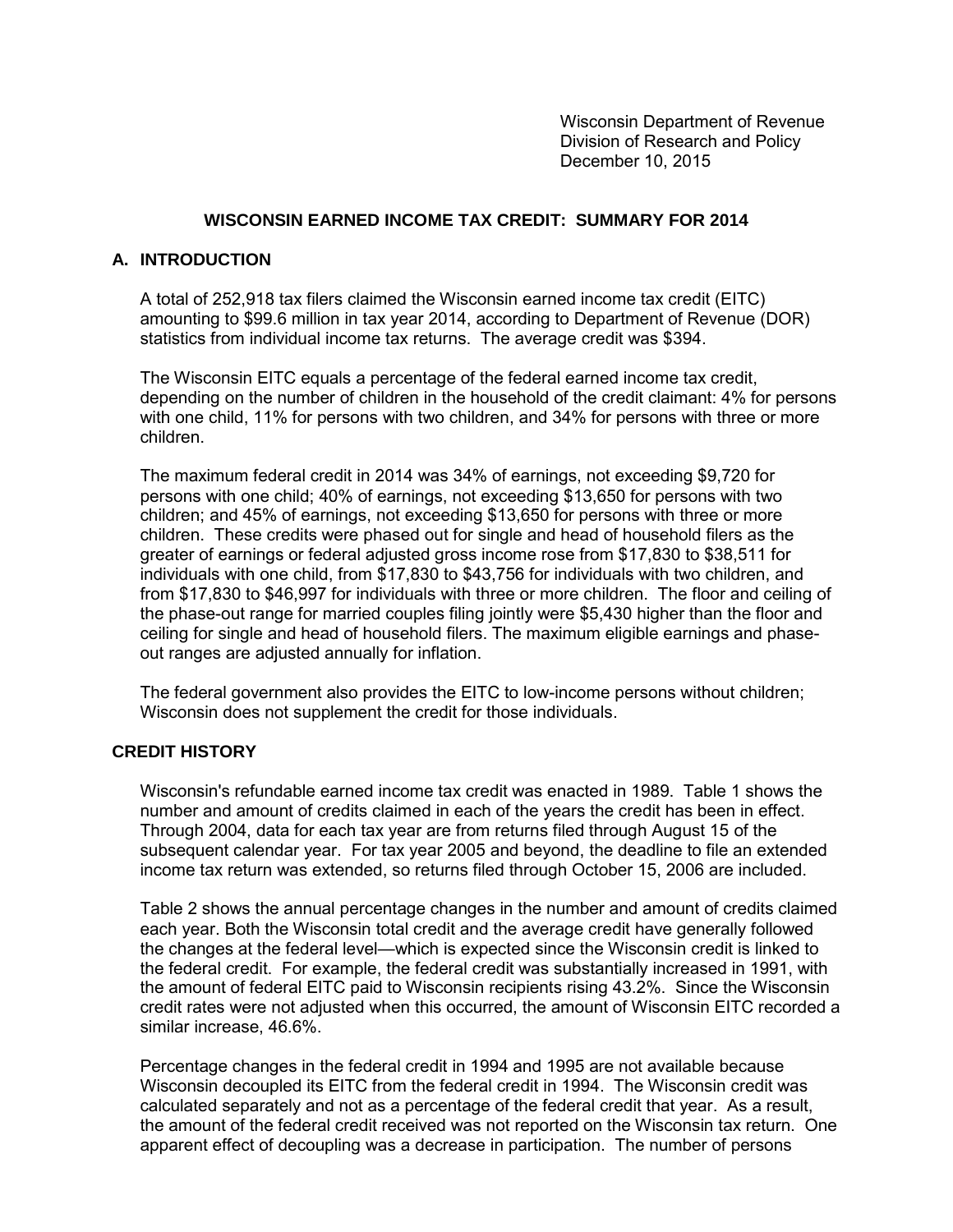claiming the Wisconsin EITC was lower in 1994, when the credit was decoupled, than in 1993. Participation rebounded sharply in 1995, surging 11.5%, when the credit was once again based on the federal credit.

The number of Wisconsin EITC recipients and the amount claimed declined in the late 1990s, but both have increased since then. In 2009, the number of recipients and the amount of credits surged again due to an increase in the credit rate for individuals with three or more children and an increase in the eligible income range for married filers. In 2011 Wisconsin reduced the state credit for filers with two children from 14% of the federal credit to 11% of the federal credit. Wisconsin similarly reduced the state credit for filers with three or more children from 43% of the federal credit to 34% of the federal credit.

| $1771$ $117110$ $1303 - 2014$ |            |                       |         |                      |         |  |  |  |
|-------------------------------|------------|-----------------------|---------|----------------------|---------|--|--|--|
|                               |            | <b>Federal Credit</b> |         | Wisconsin            |         |  |  |  |
| <b>Tax Year</b>               | Number Of  | Amount*               | Average | <b>Credit Amount</b> | Average |  |  |  |
|                               | Recipients | (\$ thou)             | ( \$)   | (\$ thou)            | $($ \$) |  |  |  |
| 1989                          | 126,511    | \$68,409.8            | \$541   | \$16,464.1           | \$130   |  |  |  |
| 1990                          | 136,205    | 77,718.0              | 571     | 18,916.8             | 139     |  |  |  |
| 1991                          | 153,194    | 111,255.2             | 726     | 27,725.0             | 181     |  |  |  |
| 1992                          | 165,951    | 134,697.7             | 812     | 33,572.0             | 202     |  |  |  |
| 1993                          | 172,425    | 153,726.5             | 892     | 38,652.1             | 224     |  |  |  |
| 1994                          | 171,260    | N/A                   | N/A     | 49,150.1             | 287     |  |  |  |
| 1995                          | 191,019    | 287,033.7             | 1,503   | 54,750.6             | 287     |  |  |  |
| 1996                          | 195,980    | 332,449.8             | 1,696   | 58,177.5             | 297     |  |  |  |
| 1997                          | 194,023    | 344,338.8             | 1,775   | 60,760.8             | 313     |  |  |  |
| 1998                          | 189,102    | 342,960.1             | 1,814   | 59,932.8             | 317     |  |  |  |
| 1999                          | 185,442    | 339,062.5             | 1,828   | 59,057.7             | 318     |  |  |  |
| 2000                          | 185,499    | 342,729.6             | 1,848   | 59,075.7             | 318     |  |  |  |
| 2001                          | 189,586    | 355,624.2             | 1,876   | 60,346.8             | 318     |  |  |  |
| 2002                          | 210,624    | 410,860.2             | 1,951   | 69,029.2             | 328     |  |  |  |
| 2003                          | 214,164    | 423,617.1             | 1,978   | 69,765.9             | 326     |  |  |  |
| 2004                          | 216,707    | 445,730.6             | 2,057   | 73,482.6             | 339     |  |  |  |
| 2005                          | 223,518    | 478,468.8             | 2,141   | 78,831.0             | 353     |  |  |  |
| 2006                          | 227,497    | 506,355.6             | 2,226   | 83,193.4             | 366     |  |  |  |
| 2007                          | 236,691    | 550,017.1             | 2,324   | 89,549.0             | 378     |  |  |  |
| 2008                          | 243,131    | 585,144.5             | 2,407   | 95,848.1             | 394     |  |  |  |
| 2009                          | 273,939    | 708,646.4             | 2,587   | 127,868.2            | 466     |  |  |  |
| 2010                          | 268,612    | 691,981.9             | 2,576   | 124,032.5            | 462     |  |  |  |
| 2011                          | 268,171    | 711,117.2             | 2,652   | 100,854.0            | 376     |  |  |  |
| 2012                          | 264,831    | 713,823.4             | 2,695   | 99,550.1             | 376     |  |  |  |
| 2013                          | 264,815    | 735,419.1             | 2,777   | 102,233.2            | 386     |  |  |  |
| 2014                          | 252,918    | \$714,470.8           | \$2,825 | \$99,552.8           | \$394   |  |  |  |

| TABLE 1                                                  |
|----------------------------------------------------------|
| FEDERAL AND STATE EARNED INCOME TAX CREDITS IN WISCONSIN |
| TAX YEARS 1989 - 2014                                    |

\* For taxpayers with Wisconsin EITC only. Data on federal credits for other taxpayers, in particular, persons without children, are not reported on Wisconsin tax returns.

N/A: Not available because the Wisconsin credit was calculated separately from the federal credit in 1994. As a result, the amount of federal credit was not recorded on the Wisconsin tax return in 1994.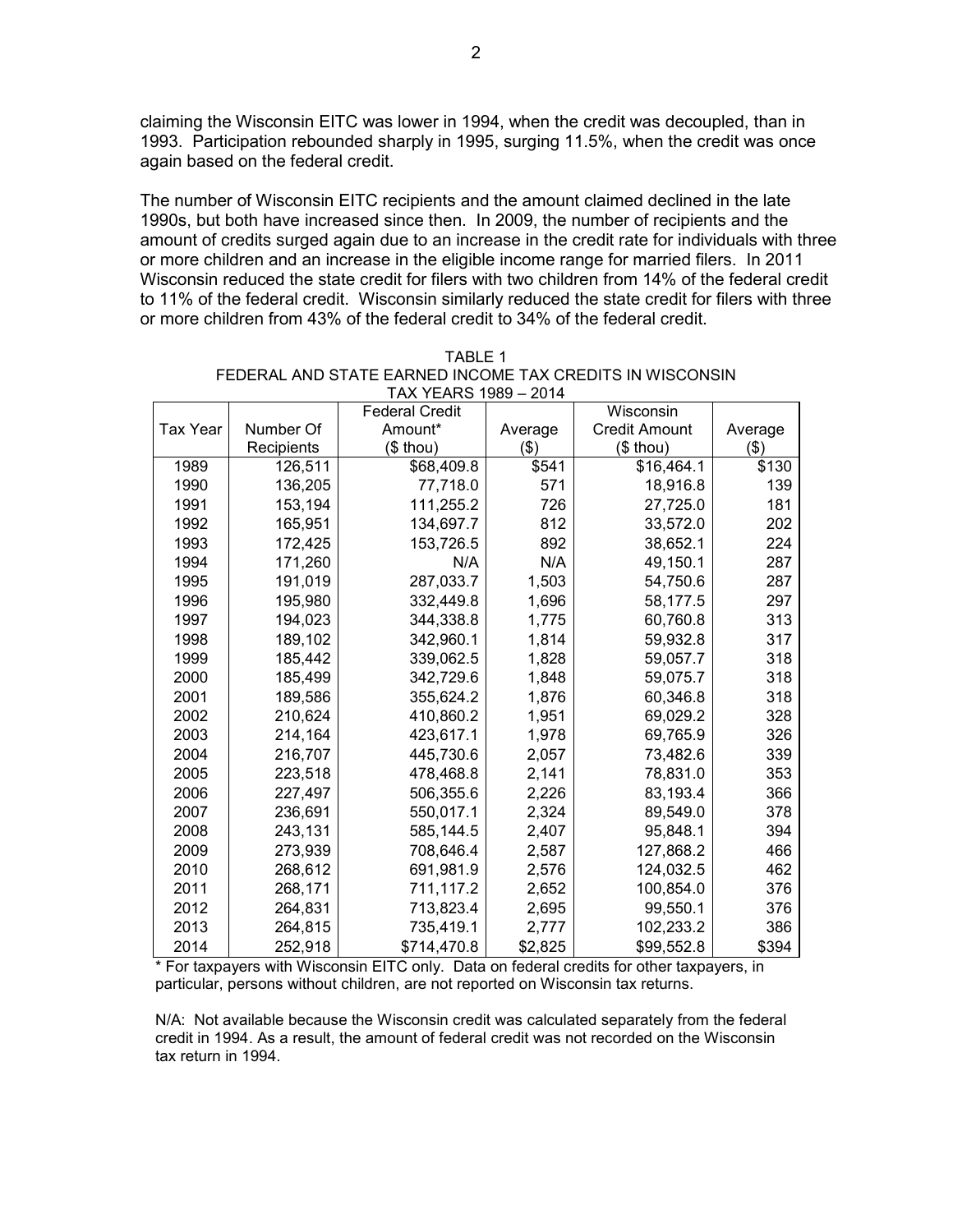|                 |            | <b>Federal Credit</b> |           | Wisconsin            |         |
|-----------------|------------|-----------------------|-----------|----------------------|---------|
| <b>Tax Year</b> | Number Of  | Amount*               | Average   | <b>Credit Amount</b> | Average |
|                 | Recipients | $($$ thou)            | $($ \$)   | $($$ thou)           | \$)     |
| 1989-1990       | 7.7%       | 13.6%                 | 5.5%      | 14.9%                | 6.7%    |
| 1990-1991       | 12.5       | 43.2                  | 27.3      | 46.6                 | 30.3    |
| 1991-1992       | 8.3        | 21.1                  | 11.8      | 21.1                 | 11.8    |
| 1992-1993       | 3.9        | 14.1                  | 9.8       | 15.1                 | 10.8    |
| 1993-1994       | $-0.7$     | <b>NA</b>             | <b>NA</b> | 27.2                 | 28.0    |
| 1994-1995       | 11.5       | <b>NA</b>             | <b>NA</b> | 11.4                 | $-0.1$  |
| 1995-1996       | 2.6        | 15.8                  | 12.9      | 6.3                  | 3.6     |
| 1996-1997       | $-1.0$     | 3.6                   | 4.6       | 4.4                  | 5.4     |
| 1997-1998       | $-2.5$     | $-0.4$                | 2.2       | $-1.4$               | 1.2     |
| 1998-1999       | $-1.9$     | $-1.1$                | 0.8       | $-1.5$               | 0.3     |
| 1999-2000       | 0.0        | 1.1                   | 1.1       | 0.0                  | 0.0     |
| 2000-2001       | 2.2        | 3.8                   | 1.5       | 2.2                  | $-0.1$  |
| 2001-2002       | 11.1       | 15.5                  | 4.0       | 14.4                 | 3.1     |
| 2002-2003       | 1.7        | 3.1                   | 1.4       | 1.1                  | $-0.6$  |
| 2003-2004       | 1.2        | 5.2                   | 4.0       | 5.3                  | 4.0     |
| 2004-2005       | 3.1        | 7.3                   | 4.1       | 7.3                  | 4.0     |
| 2005-2006       | 1.8        | 5.8                   | 4.0       | 5.5                  | 3.7     |
| 2006-2007       | 4.0        | 8.6                   | 4.4       | 7.6                  | 3.3     |
| 2007-2008       | 2.7        | 6.4                   | 3.6       | 7.0                  | 4.2     |
| 2008-2009       | 12.7       | 21.1                  | 7.5       | 33.4                 | 18.3    |
| 2009-2010       | $-1.9$     | $-2.4$                | $-0.4$    | $-3.0$               | $-0.9$  |
| 2010-2011       | $-0.2$     | 2.8                   | 3.0       | $-18.7$              | $-18.6$ |
| 2011-2012       | $-1.2$     | 0.4                   | 1.6       | $-1.3$               | 0.0     |
| 2012-2013       | $-0.0$     | 3.0                   | 3.0       | 2.7                  | 2.7     |
| 2013-2014       | $-4.5%$    | $-2.8%$               | 1.7%      | $-2.6%$              | 2.0%    |

TABLE 2 FEDERAL AND STATE EARNED INCOME TAX CREDITS IN WISCONSIN ANNUAL PERCENTAGE CHANGES, TAX YEARS 1989 – 2014

\* For taxpayers with Wisconsin EITC only. Data on federal credits for other taxpayers, in particular, persons without children, are not reported on Wisconsin tax returns.

N/A: Not available because the Wisconsin credit was calculated separately from the federal credit in 1994. As a result, the amount of federal credit was not recorded on the Wisconsin tax return in 1994.

### **CREDITS BY FILING STATUS**

Table 3 reports the number of 2014 EITC recipients, the number of children they have, and the amount of credits they receive by filing status and number of children. As the table shows, most recipients are unmarried. About 60% of claimants are heads of household, that is, single persons with children who are considered dependents for tax purposes, and about 11% are single filers who do not claim their children as dependents on their tax returns, typically because the non-custodial parent is allowed the dependency claim.

While married couples only comprise about 29% of the recipients, married couples received 38% of the credit, and their average credit of \$525 was substantially higher than the averages for heads of household (\$357) and single filers (\$248). Married couples had higher average credits and received a larger share of the total credit amount because a larger percentage of them had three or more children, which qualifies for the largest credit.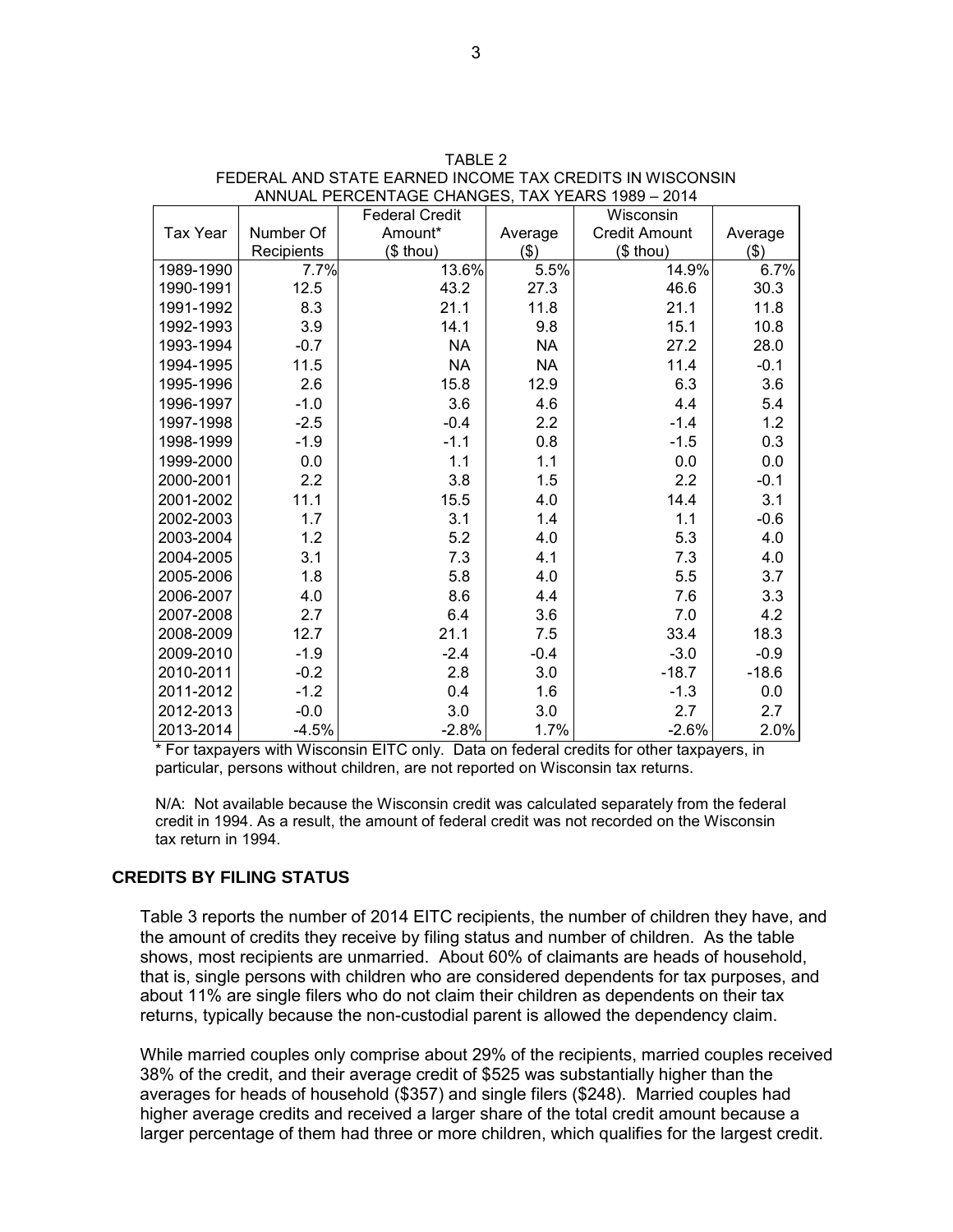Thirty-four percent of married claimants had three or more children compared to 7% for single claimants and 14% for head of household claimants.

| Filing Status/           | Number of | $%$ of | Number of  | Total Amount | $%$ of | Average |
|--------------------------|-----------|--------|------------|--------------|--------|---------|
| Number of Dependents     | Claimants | Total  | Dependents |              | Total  | Amount  |
| Single                   |           |        |            |              |        |         |
| 1 Dependent              | 19,486    | 7.7%   | 19,486     | \$1,863,362  | 1.9%   | \$96    |
| 2 Dependents             | 5,910     | 2.3%   | 11,820     | 2,308,448    | 2.3%   | 391     |
| 3 or More Dependents     | 1,954     | 0.8%   | 5,881      | 2,606,078    | 2.6%   | 1,334   |
| Subtotal                 | 27,350    | 10.8%  | 37,187     | 6,777,888    | 6.8%   | 248     |
| <b>Head of Household</b> |           |        |            |              |        |         |
| 1 Dependent              | 85,551    | 33.8%  | 85,551     | 7,503,883    | 7.5%   | 88      |
| 2 Dependents             | 46,283    | 18.3%  | 92,566     | 17,821,456   | 17.9%  | 385     |
| 3 or More Dependents     | 21,083    | 8.3%   | 63,420     | 29,311,706   | 29.4%  | 1,390   |
| Subtotal                 | 152,917   | 60.5%  | 241,537    | 54,637,045   | 54.9%  | 357     |
| Married Joint            |           |        |            |              |        |         |
| 1 Dependent              | 21,783    | 8.6%   | 21,783     | 1,729,471    | 1.7%   | 79      |
| 2 Dependents             | 26,502    | 10.5%  | 53,004     | 8,618,996    | 8.7%   | 325     |
| 3 or More Dependents     | 24,366    | 9.6%   | 73,810     | 27,789,377   | 27.9%  | 1,141   |
| Subtotal                 | 72,651    | 28.7%  | 148,597    | 38,137,844   | 38.3%  | 525     |
| All Filers               |           |        |            |              |        |         |
| 1 Dependent              | 126,820   | 50.1%  | 126,820    | 11,096,716   | 11.1%  | 88      |
| 2 Dependents             | 78,695    | 31.1%  | 157,390    | 28,748,900   | 28.9%  | 365     |
| 3 or More Dependents     | 47,403    | 18.7%  | 143,111    | 59,707,161   | 60.0%  | 1,260   |
| Total                    | 252,918   | 100.0% | 427,321    | \$99,552,777 | 100.0% | \$394   |

| TABLE 3                                         |
|-------------------------------------------------|
| WISCONSIN EARNED INCOME TAX CREDIT CLAIMANTS    |
| BY FILING STATUS AND NUMBER OF DEPENDENTS. 2014 |

Components may not sum to total due to rounding.

### **CREDITS BY NUMBER OF DEPENDENTS**

Table 3 also shows that half of the filers claiming an earned income tax credit had one dependent (50.1%), while 31.1% had two, and 18.7% had three or more. Because Wisconsin provides substantially larger credits to larger families, 60.0% of the credit went to recipients with three or more children, 28.9% to those with two children, and 11.1% to those with one child.

The effect of the Wisconsin adjustment for family size can also be seen by comparing the average credit, which was \$1,260 for those with three or more dependents, \$365 for those with two dependents, and \$88 for those with one dependent.

### **CREDITS BY COUNTY**

Table 4 shows the number and amount of credits and the average credit for Wisconsin's 72 counties in 2014. Milwaukee County, the state's most populous county, had 60,628 credits totaling \$26.8 million and an average credit of \$442. That county accounted for 24% of all state EITC recipients and 27% of all credits paid. The second largest county, Dane, had 14,911 recipients claiming approximately \$5.5 million, for an average credit of \$366.

The county with the highest average credit was Menominee; its \$519 average was 32% higher than the state average of \$394 and \$55 higher than the \$463 average credit in Vernon County, which had the second highest average.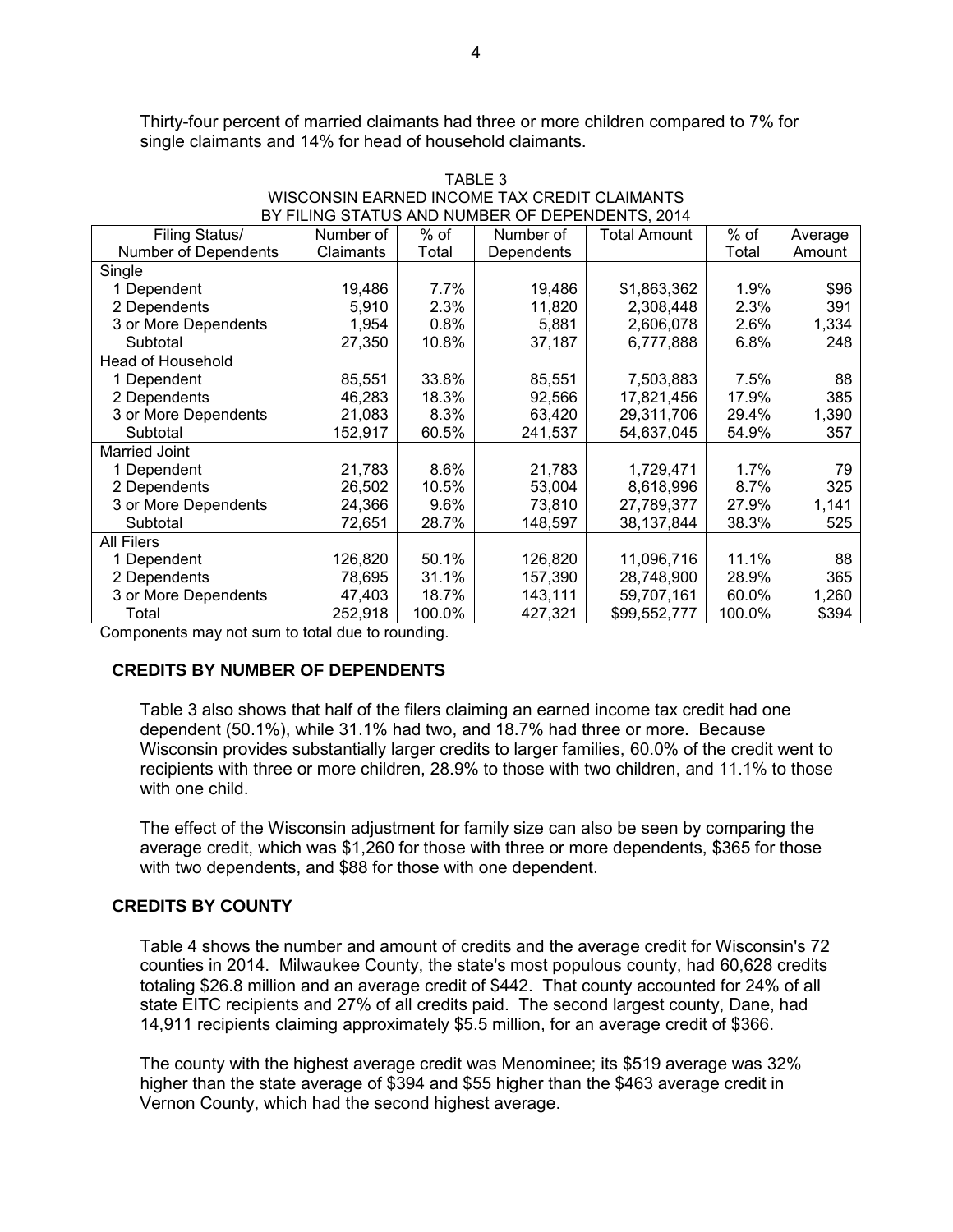|                | Number of | Amount of   | Average     |              | Number of | Amount of    | Average       |
|----------------|-----------|-------------|-------------|--------------|-----------|--------------|---------------|
| County         | Claimants | Credit (\$) | Credit (\$) | County       | Claimants | Credit (\$)  | $Credit$ (\$) |
| Adams          | 922       | \$361,424   | \$392       | Marinette    | 2,050     | \$724,832    | \$354         |
| Ashland        | 981       | 408,648     | 417         | Marquette    | 670       | 259,942      | 388           |
| Barron         | 2,502     | 960,542     | 384         | Menominee    | 548       | 284,343      | 519           |
| Bayfield       | 711       | 306,528     | 431         | Milwaukee    | 60,628    | 26,796,976   | 442           |
| <b>Brown</b>   | 11,928    | 4,598,078   | 385         | Monroe       | 2,227     | 881,837      | 396           |
| <b>Buffalo</b> | 600       | 233,808     | 390         | Oconto       | 1,587     | 566,517      | 357           |
| <b>Burnett</b> | 784       | 331,246     | 423         | Oneida       | 1,651     | 574,533      | 348           |
| Calumet        | 1,315     | 486,346     | 370         | Outagamie    | 7,383     | 2,709,464    | 367           |
| Chippewa       | 2,929     | 1,178,018   | 402         | Ozaukee      | 1,727     | 554,508      | 321           |
| Clark          | 1,467     | 618,239     | 421         | Pepin        | 286       | 101,090      | 353           |
| Columbia       | 2,381     | 812,459     | 341         | Pierce       | 1,192     | 401,050      | 336           |
| Crawford       | 834       | 373,284     | 448         | Polk         | 2,034     | 740,039      | 364           |
| Dane           | 14,911    | 5,454,577   | 366         | Portage      | 2,583     | 937,826      | 363           |
| Dodge          | 3,485     | 1,236,872   | 355         | Price        | 653       | 248,094      | 380           |
| Door           | 1,048     | 389,810     | 372         | Racine       | 10,180    | 4,246,578    | 417           |
| Douglas        | 2,046     | 749,559     | 366         | Richland     | 841       | 367,739      | 437           |
| Dunn           | 1,808     | 724,125     | 401         | Rock         | 8,772     | 3,390,097    | 386           |
| Eau Claire     | 4,267     | 1,604,571   | 376         | Rusk         | 810       | 353,030      | 436           |
| Florence       | 182       | 67,069      | 369         | Sauk         | 2,607     | 924,278      | 355           |
| Fond du Lac    | 4,059     | 1,528,364   | 377         | Sawyer       | 2,965     | 1,104,355    | 372           |
| Forest         | 520       | 210,097     | 404         | Shawano      | 991       | 436,425      | 440           |
| Grant          | 2,107     | 840,005     | 399         | Sheboygan    | 2,045     | 848,801      | 415           |
| Green          | 1,562     | 588,062     | 376         | St. Croix    | 4,697     | 1,755,336    | 374           |
| Green Lake     | 855       | 348,540     | 408         | Taylor       | 920       | 378,130      | 411           |
| lowa           | 1,056     | 405,019     | 384         | Trempealeau  | 1,323     | 480,008      | 363           |
| Iron           | 301       | 96,016      | 319         | Vernon       | 1,349     | 625,196      | 463           |
| Jackson        | 993       | 378,289     | 381         | Vilas        | 1,025     | 412,056      | 402           |
| Jefferson      | 3,255     | 1,158,115   | 356         | Walworth     | 4,286     | 1,637,375    | 382           |
| Juneau         | 1,423     | 589,221     | 414         | Washburn     | 903       | 373,974      | 414           |
| Kenosha        | 7,904     | 3,106,801   | 393         | Washington   | 3,506     | 1,177,052    | 336           |
| Kewaunee       | 762       | 271,453     | 356         | Waukesha     | 8,327     | 2,658,062    | 319           |
| La Crosse      | 4,308     | 1,598,936   | 371         | Waupaca      | 2,338     | 883,884      | 378           |
| Lafayette      | 737       | 307,529     | 417         | Waushara     | 1,113     | 432,415      | 389           |
| Langlade       | 1,049     | 413,926     | 395         | Winnebago    | 6,900     | 2,472,042    | 358           |
| Lincoln        | 1,313     | 479,790     | 365         | Wood         | 3,636     | 1,378,348    | 379           |
| Manitowoc      | 3,349     | 1,208,168   | 361         | Other*       | 1,553     | 573,185      | 369           |
| Marathon       | 5,958     | \$2,439,826 | \$410       | <b>Total</b> | 252,918   | \$99,552,777 | \$394         |

TABLE 4 EARNED INCOME TAX CREDIT CLAIMANTS BY COUNTY, 2014

\* Includes returns for which no county was listed.

Components may not sum to total due to rounding.

# **F. PARTICIPATION BY COUNTY**

Two measures of the extent of participation in the EITC are the percentage of tax returns from the county that claim the credit and the percentage of the county's population in tax filing units receiving the EITC. For the latter measure, the number of people in a tax filing unit was based on the filing status (married couples filing jointly counted as two persons; heads of household and single filers as one) and on the number of dependents claimed for purposes of the EITC.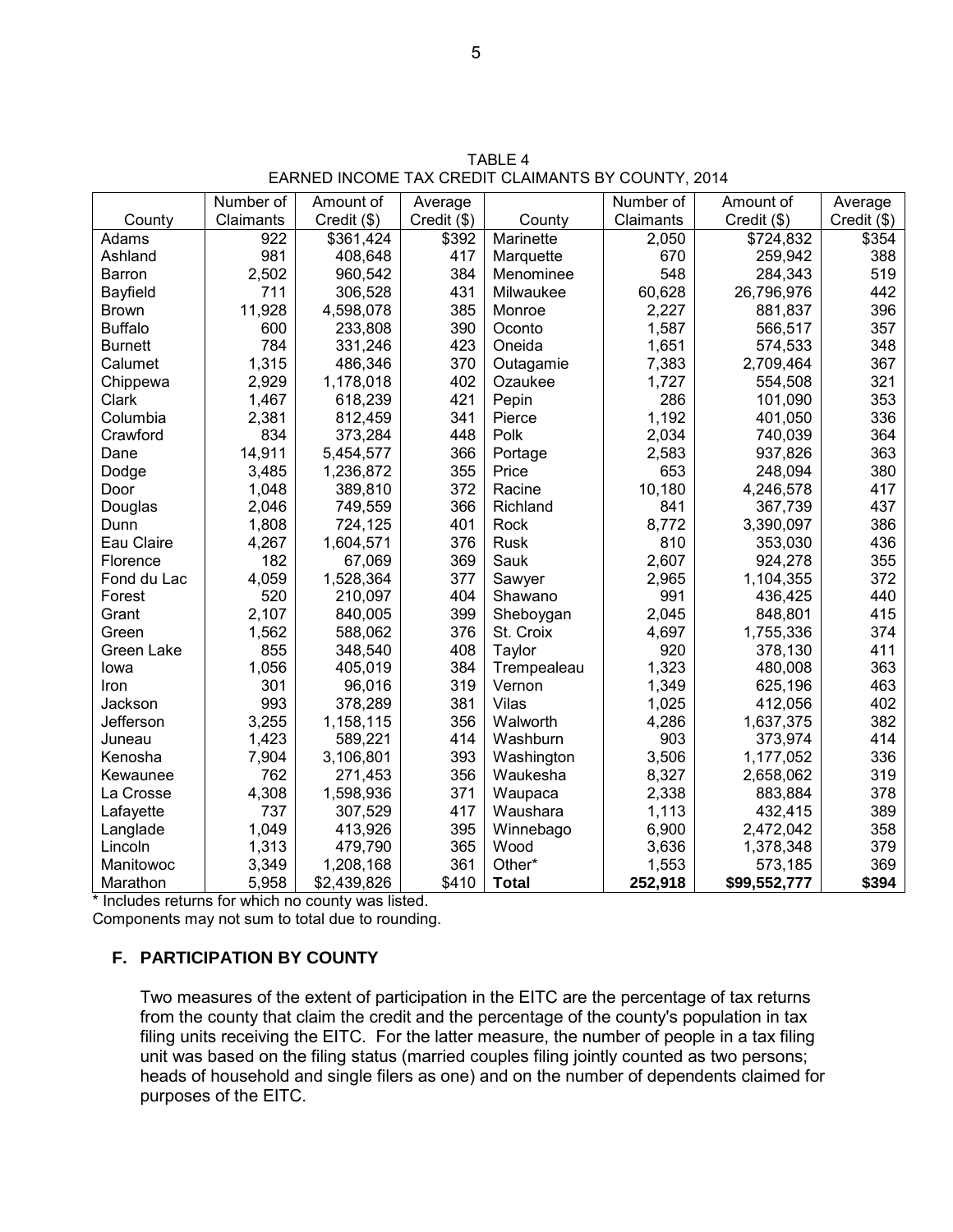Table 5 shows both of these measures; again Menominee County stands out with far higher participation than any other county. While the EITC was claimed on 8.7% of all tax returns statewide, 36.6% of Menominee County returns included a claim for the credit. Similarly, 39.5% of Menominee County's population was in tax filing units receiving the EITC. For all other counties, the percent of returns with the EITC ranged from 3.9% (Ozaukee County) to 13.8% (Milwaukee County) and the share of population in tax filing units receiving the EITC ranged from 5.9% (Ozaukee County) to 18.8% (Ashland County). Map 1 shows the percentage of tax returns from each county that claim the credit and Map 2 shows the percentage of each county's population in tax filing units receiving the credit.

|                 |         |             | Percent of |            |             | Percent of |
|-----------------|---------|-------------|------------|------------|-------------|------------|
|                 | Tax     | <b>EITC</b> | Returns    | 2014       | <b>EITC</b> | Population |
| County          | Returns | Returns     | with EITC  | Population | Population* | with EITC  |
| Adams           | 9,479   | 922         | 9.7%       | 20,844     | 2,820       | 13.5%      |
| Ashland         | 7,309   | 981         | 13.4%      | 16,071     | 3,028       | 18.8%      |
| Barron          | 22,831  | 2,502       | 11.0%      | 46,020     | 7,672       | 16.7%      |
| <b>Bayfield</b> | 7,438   | 711         | 9.6%       | 15,059     | 2,233       | 14.8%      |
| <b>Brown</b>    | 125,064 | 11,928      | 9.5%       | 253,156    | 35,259      | 13.9%      |
| <b>Buffalo</b>  | 6,648   | 600         | 9.0%       | 13,594     | 1,925       | 14.2%      |
| <b>Burnett</b>  | 7,115   | 784         | 11.0%      | 15,462     | 2,419       | 15.6%      |
| Calumet         | 22,009  | 1,315       | 6.0%       | 49,715     | 4,046       | 8.1%       |
| Chippewa        | 28,949  | 2,929       | 10.1%      | 63,038     | 9,049       | 14.4%      |
| Clark           | 14,281  | 1,467       | 10.3%      | 34,697     | 4,762       | 13.7%      |
| Columbia        | 28,744  | 2,381       | 8.3%       | 56,795     | 6,999       | 12.3%      |
| Crawford        | 7,643   | 834         | 10.9%      | 16,628     | 2,671       | 16.1%      |
| Dane            | 261,774 | 14,911      | 5.7%       | 502,251    | 43,110      | 8.6%       |
| Dodge           | 41,419  | 3,485       | 8.4%       | 89,203     | 10,530      | 11.8%      |
| Door            | 14,922  | 1,048       | 7.0%       | 27,976     | 3,214       | 11.5%      |
| Douglas         | 19,935  | 2,046       | 10.3%      | 44,196     | 6,057       | 13.7%      |
| Dunn            | 18,880  | 1,808       | 9.6%       | 43,917     | 5,620       | 12.8%      |
| Eau Claire      | 48,629  | 4,267       | 8.8%       | 100,477    | 12,761      | 12.7%      |
| Florence        | 2,084   | 182         | 8.7%       | 4,450      | 561         | 12.6%      |
| Fond du Lac     | 49,238  | 4,059       | 8.2%       | 102,424    | 12,165      | 11.9%      |
| Forest          | 4,099   | 520         | 12.7%      | 9,253      | 1,615       | 17.5%      |
| Grant           | 22,666  | 2,107       | 9.3%       | 52,603     | 6,486       | 12.3%      |
| Green           | 18,123  | 1,562       | 8.6%       | 36,822     | 4,749       | 12.9%      |
| Green Lake      | 9,300   | 855         | 9.2%       | 19,114     | 2,657       | 13.9%      |
| lowa            | 11,574  | 1,056       | 9.1%       | 23,809     | 3,246       | 13.6%      |
| Iron            | 2,913   | 301         | 10.3%      | 5,915      | 891         | 15.1%      |
| Jackson         | 9,082   | 993         | 10.9%      | 20,630     | 3,051       | 14.8%      |
| Jefferson       | 39,774  | 3,255       | 8.2%       | 83,974     | 9,720       | 11.6%      |
| Juneau          | 12,037  | 1,423       | 11.8%      | 26,934     | 4,369       | 16.2%      |
| Kenosha         | 77,554  | 7,904       | 10.2%      | 167,258    | 23,177      | 13.9%      |
| Kewaunee        | 9,944   | 762         | 7.7%       | 20,652     | 2,338       | 11.3%      |
| La Crosse       | 55,816  | 4,308       | 7.7%       | 116,740    | 12,850      | 11.0%      |
| Lafayette       | 7,741   | 737         | 9.5%       | 16,914     | 2,322       | 13.7%      |
| Langlade        | 9,465   | 1,049       | 11.1%      | 19,847     | 3,214       | 16.2%      |
| Lincoln         | 13,793  | 1,313       | 9.5%       | 28,816     | 3,949       | 13.7%      |
| Manitowoc       | 39,551  | 3,349       | 8.5%       | 81,320     | 10,112      | 12.4%      |
| Marathon        | 66,479  | 5,958       | 9.0%       | 134,803    | 18,438      | 13.7%      |

TABLE 5 EARNED INCOME TAX CREDIT PARTICIPATION BY COUNTY, 2014

\*The EITC population was based on the filing status (married couples filing jointly counted as two persons; heads of household and single filers as one) and on the number of dependents claimed for purposes of the EITC.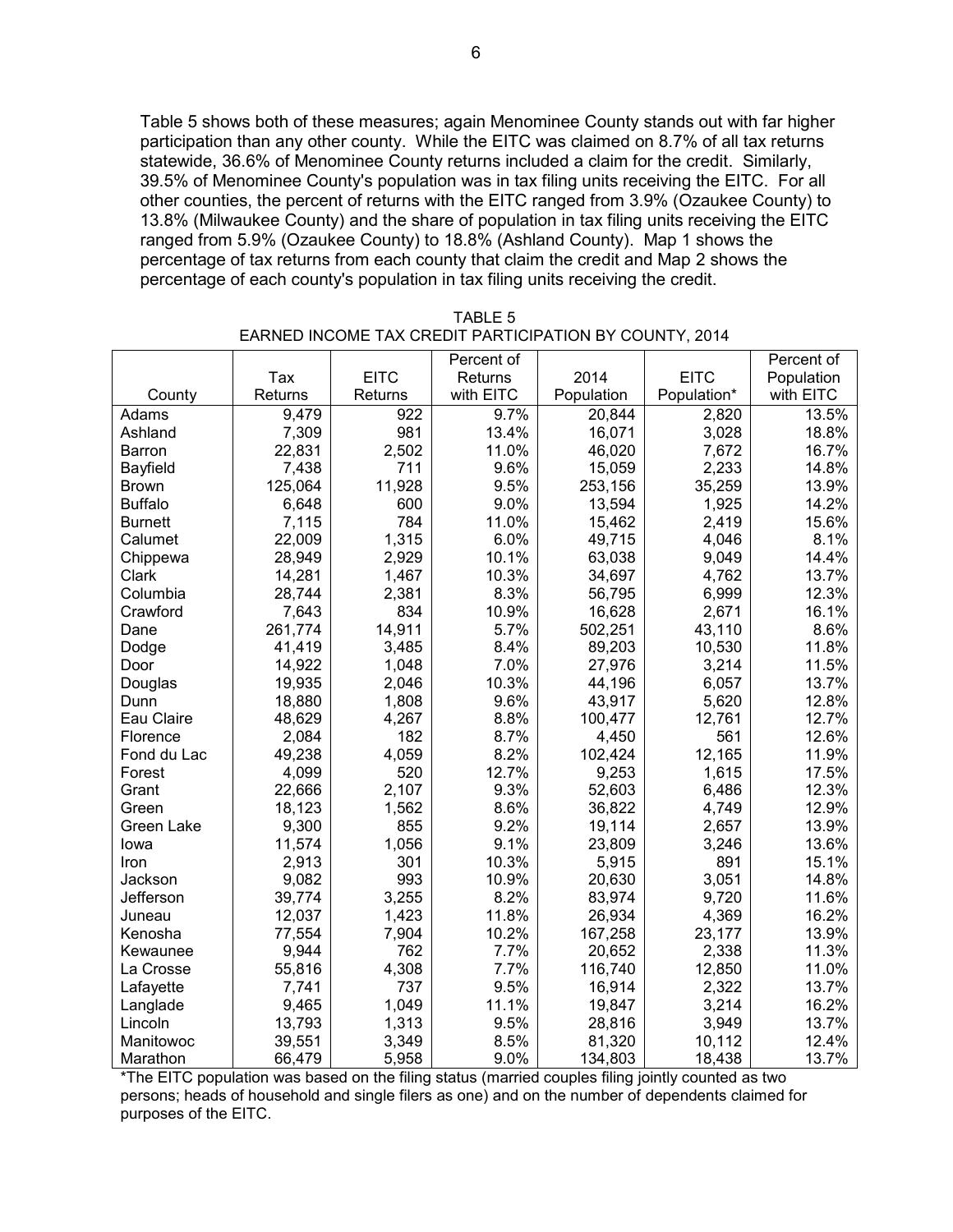|             |           |             | Percent of |            |             | Percent of |
|-------------|-----------|-------------|------------|------------|-------------|------------|
|             | Tax       | <b>EITC</b> | Returns    | 2014       | <b>EITC</b> | Population |
| County      | Returns   | Returns     | With EITC  | Population | Population  | with EITC  |
| Marinette   | 20,112    | 2,050       | 10.2%      | 41,605     | 6,161       | 14.8%      |
| Marquette   | 7,239     | 670         | 9.3%       | 15,399     | 2,078       | 13.5%      |
| Menominee   | 1,497     | 548         | 36.6%      | 4,236      | 1,674       | 39.5%      |
| Milwaukee   | 439,230   | 60,628      | 13.8%      | 949,741    | 175,102     | 18.4%      |
| Monroe      | 20,528    | 2,227       | 10.8%      | 45,339     | 6,856       | 15.1%      |
| Oconto      | 17,857    | 1,587       | 8.9%       | 38,014     | 4,871       | 12.8%      |
| Oneida      | 18,489    | 1,651       | 8.9%       | 36,082     | 4,883       | 13.5%      |
| Outagamie   | 91,532    | 7,383       | 8.1%       | 180,022    | 22,307      | 12.4%      |
| Ozaukee     | 43,886    | 1,727       | 3.9%       | 87,116     | 5,134       | 5.9%       |
| Pepin       | 3,446     | 286         | 8.3%       | 7,445      | 886         | 11.9%      |
| Pierce      | 18,324    | 1,192       | 6.5%       | 41,107     | 3,523       | 8.6%       |
| Polk        | 20,510    | 2,034       | 9.9%       | 44,237     | 6,224       | 14.1%      |
| Portage     | 32,983    | 2,583       | 7.8%       | 70,882     | 7,842       | 11.1%      |
| Price       | 6,865     | 653         | 9.5%       | 14,155     | 2,020       | 14.3%      |
| Racine      | 93,008    | 10,180      | 10.9%      | 195,461    | 29,950      | 15.3%      |
| Richland    | 7,780     | 841         | 10.8%      | 17,995     | 2,730       | 15.2%      |
| Rock        | 76,431    | 8,772       | 11.5%      | 160,104    | 25,839      | 16.1%      |
| <b>Rusk</b> | 6,361     | 810         | 12.7%      | 14,790     | 2,614       | 17.7%      |
| Sauk        | 32,483    | 2,965       | 9.1%       | 62,092     | 8,890       | 14.3%      |
| Sawyer      | 7,731     | 991         | 12.8%      | 16,676     | 3,016       | 18.1%      |
| Shawano     | 18,963    | 2,045       | 10.8%      | 41,859     | 6,371       | 15.2%      |
| Sheboygan   | 57,560    | 4,697       | 8.2%       | 115,362    | 14,309      | 12.4%      |
| St. Croix   | 40,472    | 2,607       | 6.4%       | 85,735     | 7,782       | 9.1%       |
| Taylor      | 8,938     | 920         | 10.3%      | 20,733     | 2,945       | 14.2%      |
| Trempealeau | 14,639    | 1,323       | 9.0%       | 29,184     | 3,968       | 13.6%      |
| Vernon      | 12,860    | 1,349       | 10.5%      | 29,977     | 4,446       | 14.8%      |
| Vilas       | 10,702    | 1,025       | 9.6%       | 21,523     | 3,141       | 14.6%      |
| Walworth    | 47,902    | 4,286       | 8.9%       | 102,837    | 13,046      | 12.7%      |
| Washburn    | 7,963     | 903         | 11.3%      | 15,948     | 2,803       | 17.6%      |
| Washington  | 66,219    | 3,506       | 5.3%       | 133,071    | 10,452      | 7.9%       |
| Waukesha    | 199,538   | 8,327       | 4.2%       | 392,761    | 24,300      | 6.2%       |
| Waupaca     | 25,396    | 2,338       | 9.2%       | 52,435     | 7,129       | 13.6%      |
| Waushara    | 10,964    | 1,113       | 10.2%      | 24,511     | 3,493       | 14.3%      |
| Winnebago   | 80,743    | 6,900       | 8.5%       | 168,216    | 20,429      | 12.1%      |
| Wood        | 37,305    | 3,636       | 9.7%       | 74,954     | 11,052      | 14.7%      |
| Total**     | 2,899,187 | 252,918     | 8.7%       | 5,732,981  | 752,890     | 13.1%      |

TABLE 5 (continued) EARNED INCOME TAX CREDIT PARTICIPATION BY COUNTY, 2014

\*\* Includes returns for which no county was listed.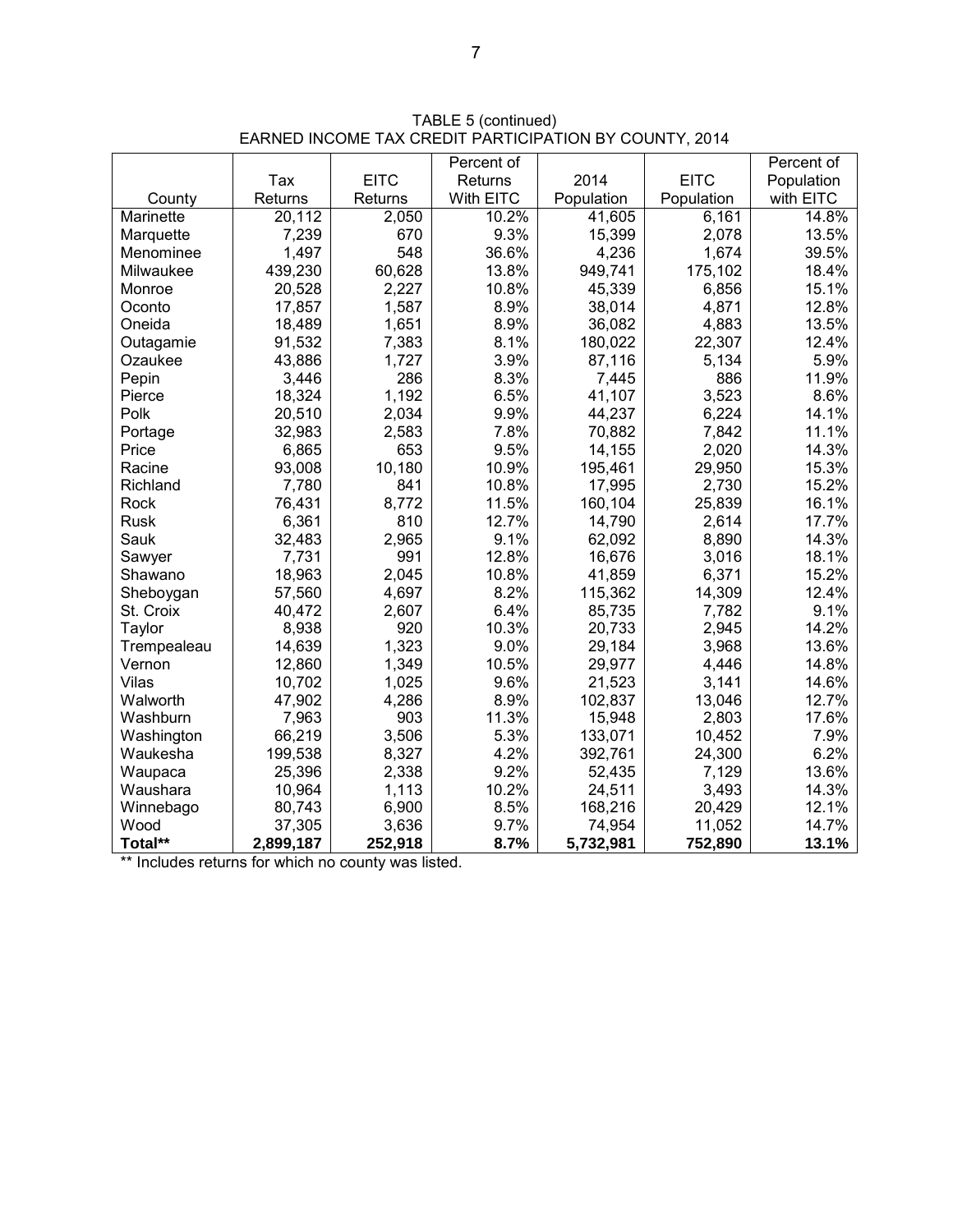